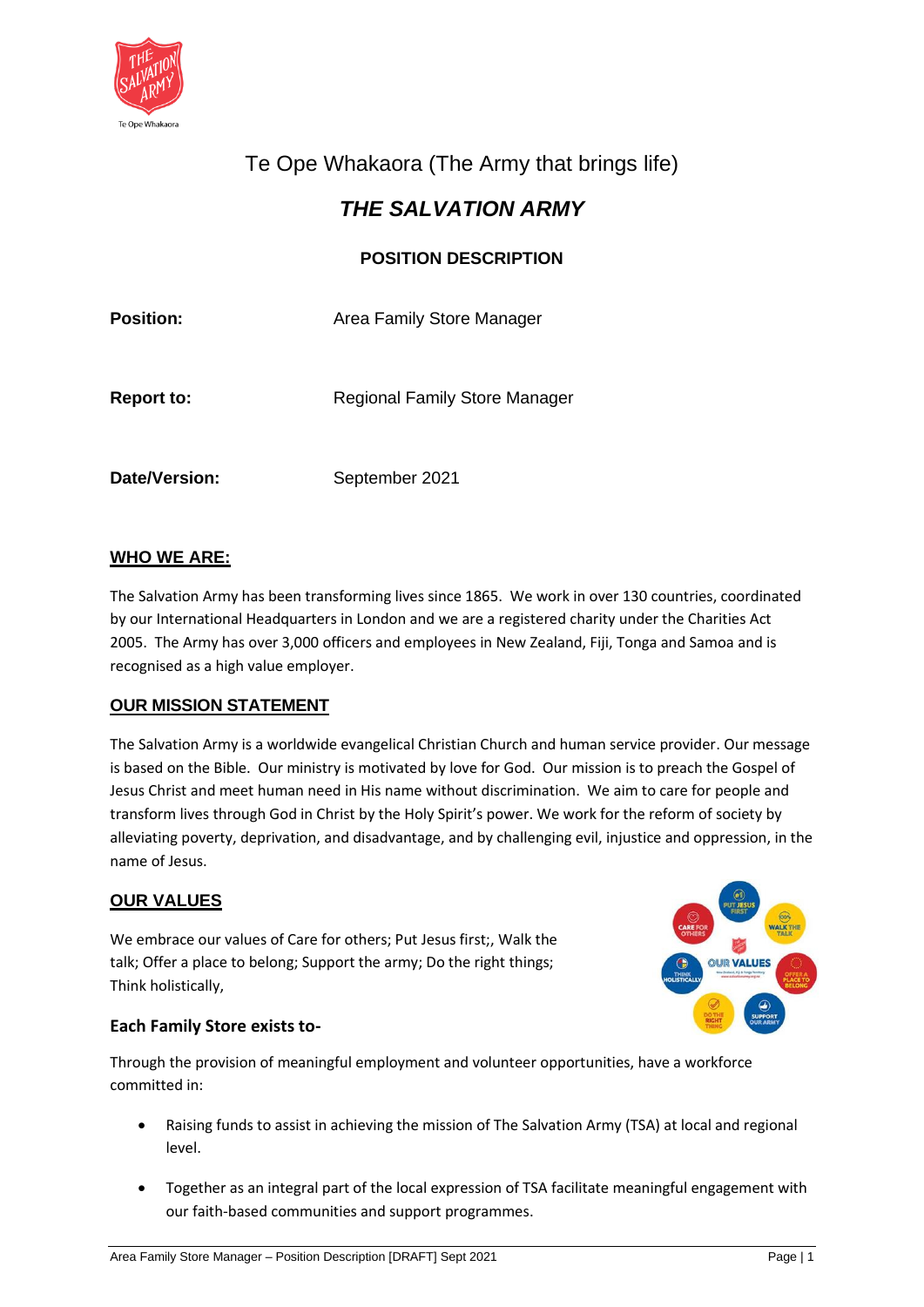#### **PURPOSE OF THE POSITION**

The Area Family Store Manager (AFSM) is accountable to the Area Family Store Leadership Team (AFSLT) for the assurance of the area wide staffing culture, Family Store business model, processing system, national strategic plan and other national initiatives to be fully implemented, monitored and maintained.

## **KEY OUTCOMES**

| <b>Key Outcomes</b>                                 | <b>Reviewed Actions</b> |
|-----------------------------------------------------|-------------------------|
| To ensure all Family Stores provide a safe          |                         |
| environment for all customers, donors and workers   |                         |
| reflecting the The Salvation Army's values.         |                         |
| To ensure and monitor that all Family Stores have   |                         |
| the necessary leadership support to meet, and are   |                         |
| achieving budget expectations and revenue growth    |                         |
| plans.                                              |                         |
| To ensure that National Family Store operational    |                         |
| procedures and requirements are understood and      |                         |
| adhered to by all workers, or implementation plan   |                         |
| in place.                                           |                         |
| To work collaboratively as part of the regional     |                         |
| operational senior team for the greater good of the |                         |
| Family Store network.                               |                         |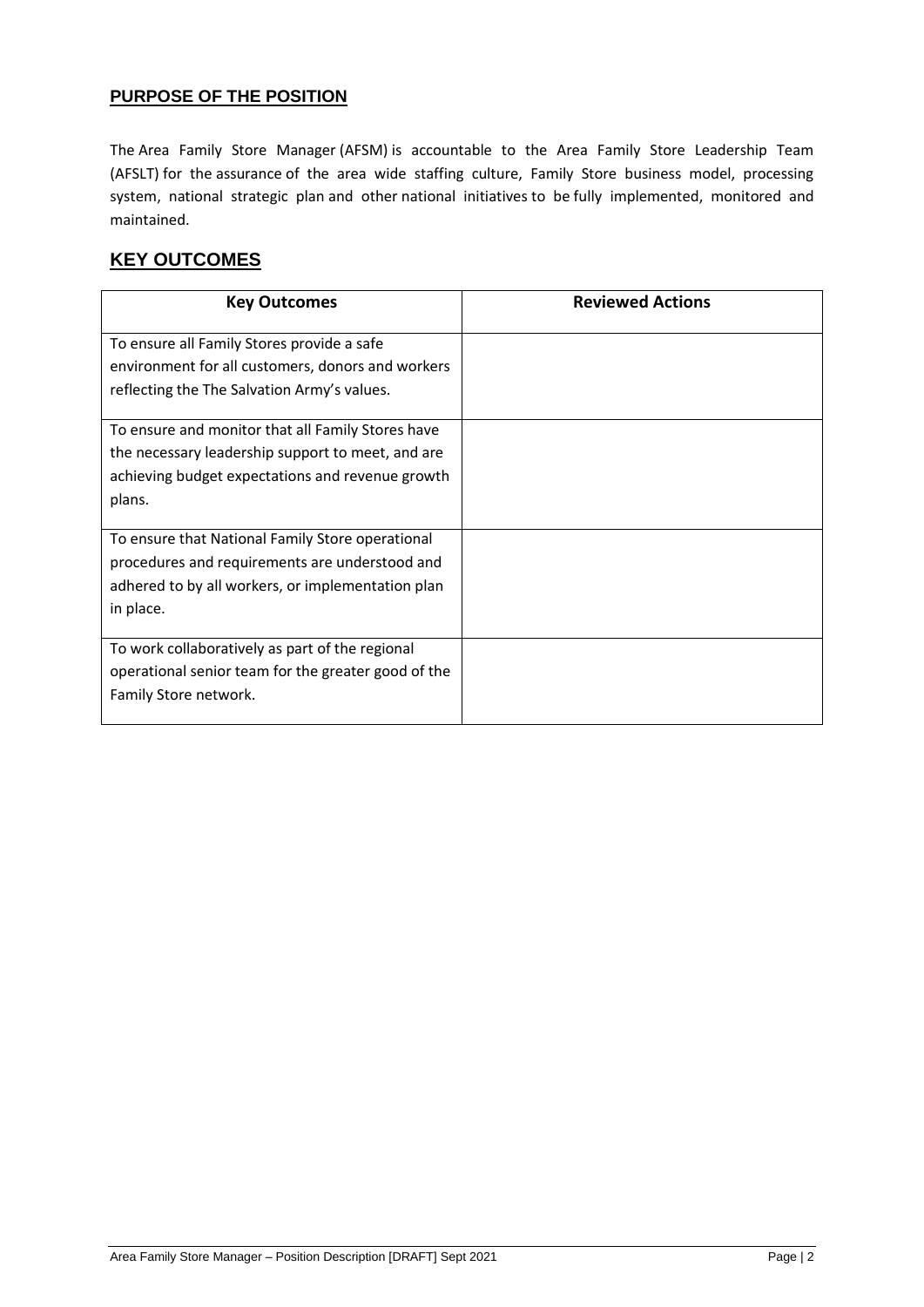## **KEY COMPETENCIES**

| Developing Staff/Whakawhanake | Communicates and applies active<br>listening skills effectively to<br>enhance mana                                                                                                                                                                                                                                                                        |
|-------------------------------|-----------------------------------------------------------------------------------------------------------------------------------------------------------------------------------------------------------------------------------------------------------------------------------------------------------------------------------------------------------|
|                               | Applies the process and procedures<br>associated with Māhuri Tōtara to<br>have a development conversation<br>and agree on a development plan<br>with a staff member.                                                                                                                                                                                      |
|                               | Understands and applies the 5<br>elements of Emotional Intelligence<br>in the Capability Framework                                                                                                                                                                                                                                                        |
|                               | Meets regularly with direct reports<br>$\bullet$<br>to learn their interest and<br>motivations and develop authentic<br>mana enhancing relationships.<br>Coaches and supports them to<br>identify barriers, strengths, and<br>ways to develop and improve<br>performance.                                                                                 |
|                               | Uses coaching techniques: Listens<br>and provides feedback that<br>celebrates success, encourages<br>self-reflection, encourages staff to<br>identify and solve problems,<br>empowers and supports staff to<br>find solutions and attempt new<br>challenges, focuses on behaviours<br>and strengths, addresses concerns,<br>and establishes agreed goals. |
|                               | Builds a culture of wellness and<br>creates resilience. Supports staff<br>with emotional concerns or mental<br>health concerns                                                                                                                                                                                                                            |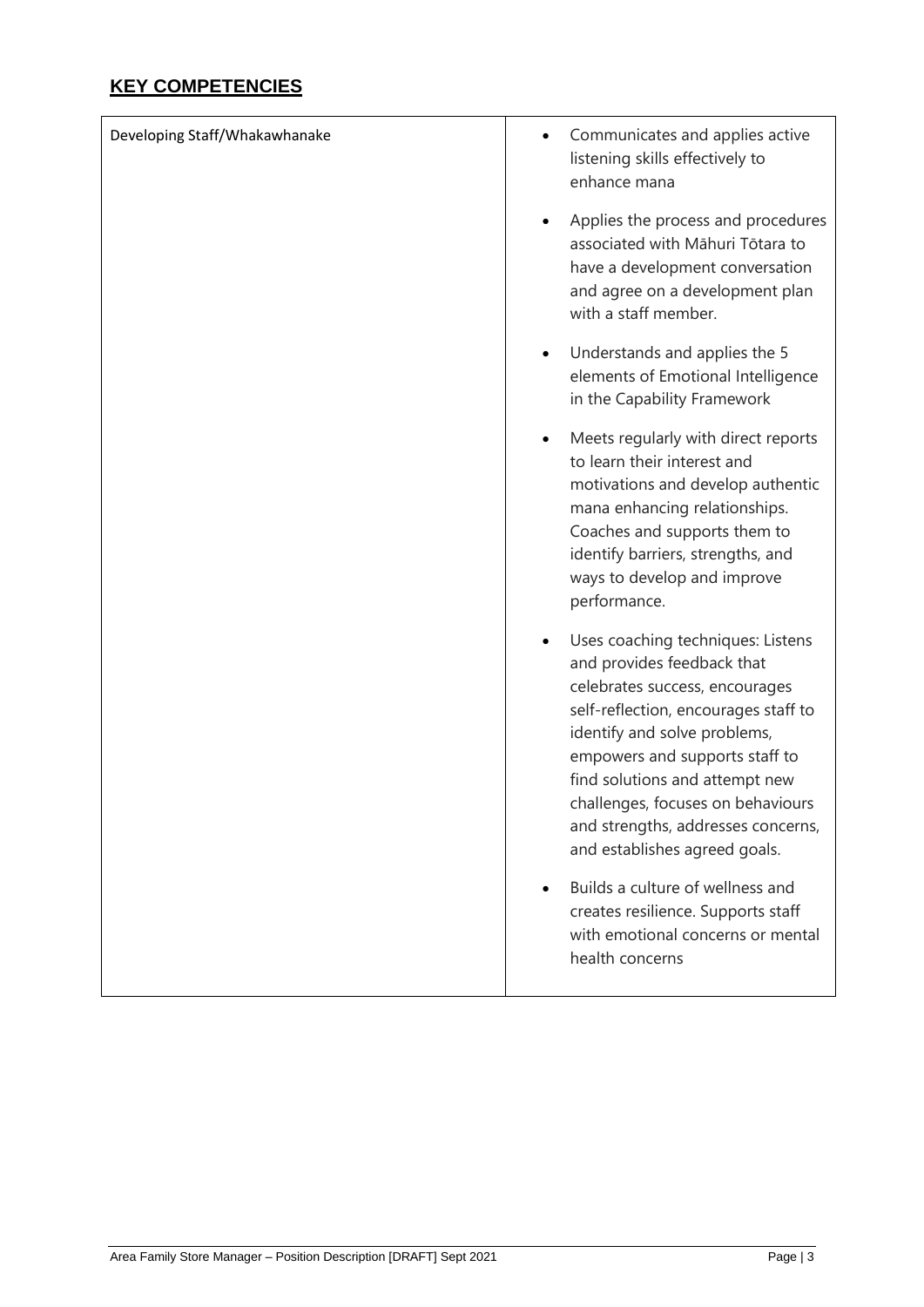| Leading a Team/Rangatiratanga | Engages with team members to set<br>appropriate tasks/objectives and<br>empowers, develops and delegates<br>based on people's strengths and<br>development/career objectives.                                                                                                                                                                                            |
|-------------------------------|--------------------------------------------------------------------------------------------------------------------------------------------------------------------------------------------------------------------------------------------------------------------------------------------------------------------------------------------------------------------------|
|                               | Runs effective individual and staff<br>meetings as required. Agrees<br>expectations with staff and reviews<br>these appropriately to ensure a<br>balanced workload and fairly<br>distributed work. Has repectful and<br>honest conversations about<br>concerns.                                                                                                          |
|                               | Follows organisational standards<br>and processes for managing<br>people. Uses processes that are<br>appropriate to the level of<br>management (eg record keeping,<br>privacy, complaints, recruitment,<br>onboarding, induction, learning<br>and development, medical<br>incapacity, misconduct,<br>investigations).                                                    |
|                               | Demonstrates professional, ethical<br>team leadership which adapts to<br>different environments, and is<br>appropriate to team, social and<br>cultural differences and dynamics.                                                                                                                                                                                         |
|                               | Creates a respectful workplace.<br>Actively deescalates and manages<br>conflict within the team, holds<br>courageous conversations/kōrero<br>and provides resources to help<br>individuals find common ground<br>and identify steps to resolve<br>conflicts.                                                                                                             |
|                               | Promotes Te Tiriti relationships and<br>an inclusive non-discriminatory<br>environment. Manages people of<br>all cultures and classes equitably;<br>deals effectively with all ethnic<br>groups, cultures, abilities, ages,<br>genders and minority groups; hires<br>a diverse range of staff; support fair<br>and equitable treatment and<br>opportunity for all staff. |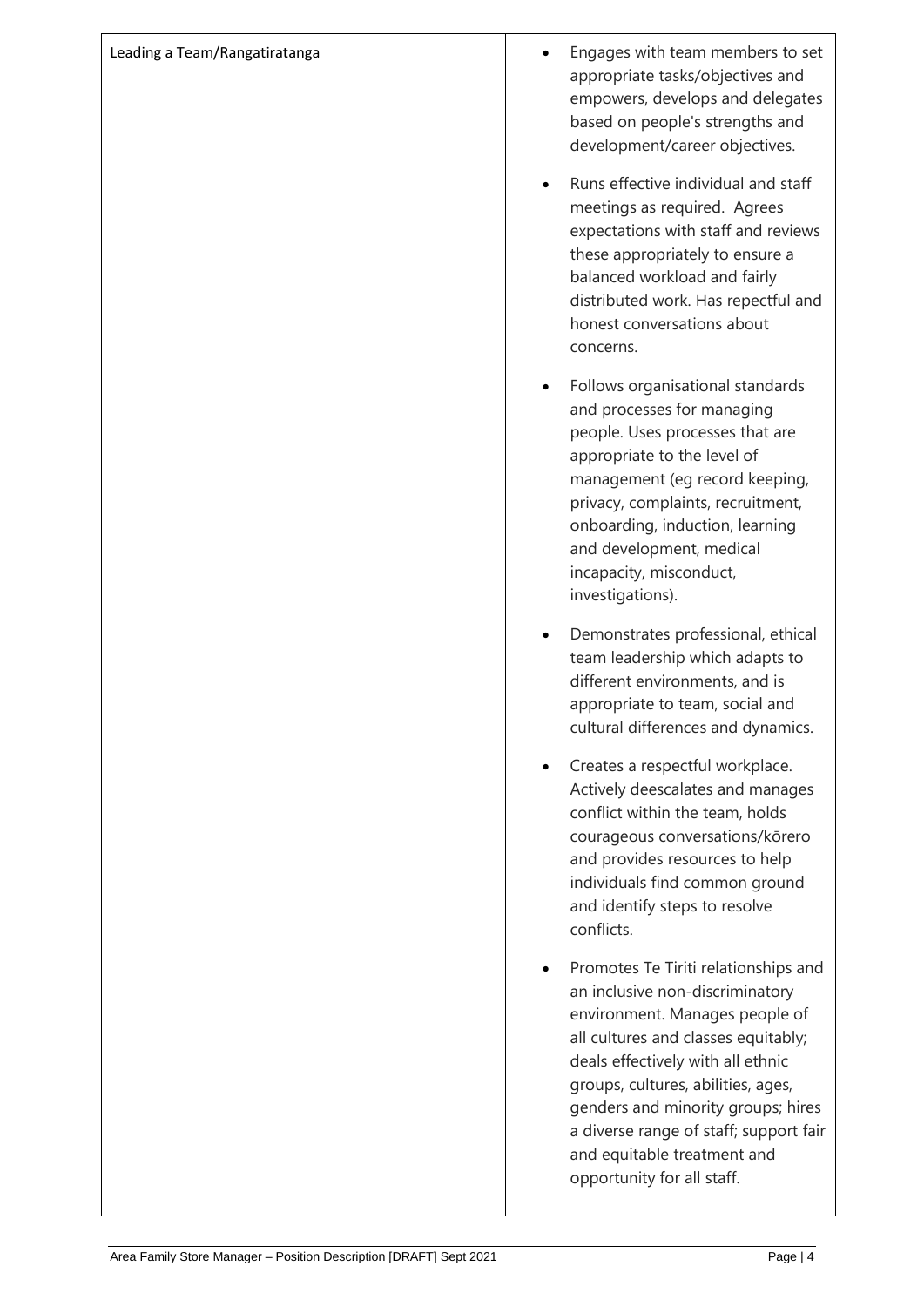| Centre/Programme Management | Demonstrates ability to plan a<br>project/activity including research,<br>trends, objectives, scope,<br>deliverables, budget, resourcing<br>and timeframe. Executes a plan to<br>ensure activity is resourced,<br>scheduled and managed to achieve<br>deliverables to a high standard.                                                                                                                                              |
|-----------------------------|-------------------------------------------------------------------------------------------------------------------------------------------------------------------------------------------------------------------------------------------------------------------------------------------------------------------------------------------------------------------------------------------------------------------------------------|
|                             | Identifies and manages the<br>resources associated with tasks.<br>Complies with all legal<br>requirements and TSA minutes (eg<br>expenditure, finance, tax, property,<br>personnel, IT, communication) and<br>processes (eg approvals, H&S and<br>BWOF). Monitors monthly financial<br>performance and takes corrective<br>action as required to ensure<br>centre/corps operates within<br>agreed budget and expenditure<br>limits. |
|                             | Reviews local systems and<br>procedures to ensure these align<br>with TSA policies and procedures,<br>and suggests/makes changes to<br>better fulfil the mission of The<br>Salvation Army.                                                                                                                                                                                                                                          |
|                             | Prioritises tasks and objectives that<br>contribute to centre and TSA<br>strategy and continuous<br>improvement.                                                                                                                                                                                                                                                                                                                    |
|                             | Assesses the skills and knowledge<br>of each team member/stakeholders<br>against those required to complete<br>each task/project.                                                                                                                                                                                                                                                                                                   |
|                             | Manages requirements around<br>contracts                                                                                                                                                                                                                                                                                                                                                                                            |
|                             | Identifies, assesses and manages<br>risk and works with senior and<br>centre/corps leadership to facilitate<br>strategic plans for centre growth<br>and sustainability.                                                                                                                                                                                                                                                             |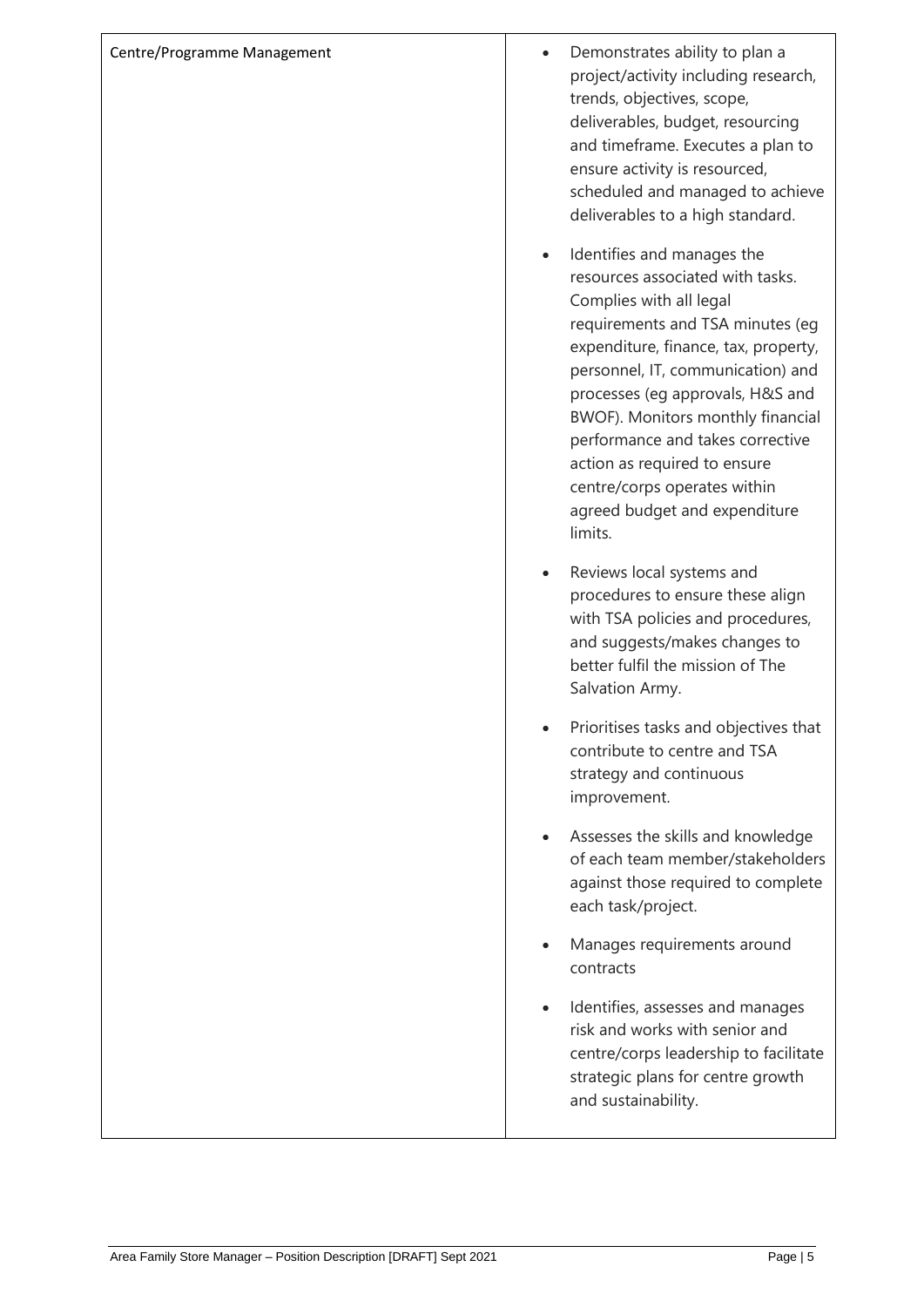| Motivation - Inspiring<br>The ability to encourage or persuade others (to<br>accomplish tasks) or influence others through passion<br>and enthusiasm | Inspires people to create or<br>engage with innovative ideas,<br>solutions and practices.<br>Motivates and encourages others<br>to achieve their goals and enjoy<br>their work/mahi.<br>Pursues and develops new or<br>exciting work-related opportunities.<br>Displays enthusiasm to achieve<br>excellence.<br>Speaks enthusiastically about role,<br>responsibilities and tasks. |
|------------------------------------------------------------------------------------------------------------------------------------------------------|------------------------------------------------------------------------------------------------------------------------------------------------------------------------------------------------------------------------------------------------------------------------------------------------------------------------------------------------------------------------------------|
| Self Regulation - Situational Awareness<br>Scans and captures the environment and forms an<br>appropriate plan                                       | Nurtures an environment where<br>staff are encouraged to be alert to<br>situations where emotions may<br>escalate.<br>Provides opportunities for staff to<br>learn how to read behaviour and<br>deescalate.<br>Fosters an environment where staff<br>support and assist each other in<br>managing difficult situations.                                                            |
|                                                                                                                                                      | Works with people to help them<br>understand and act in a way that is<br>appropriate to our culture and<br>tikanga.                                                                                                                                                                                                                                                                |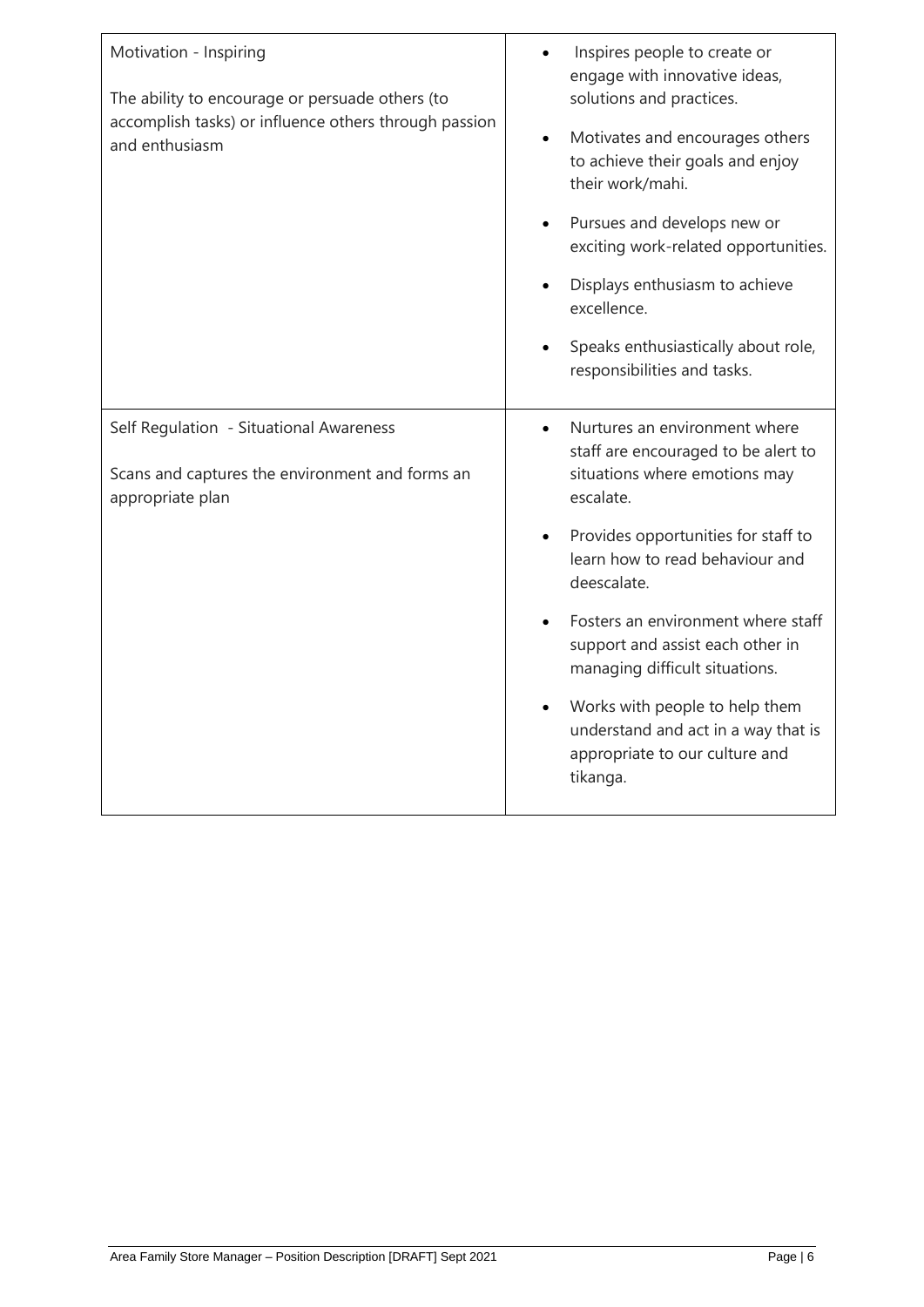| Self-Awareness - Knowing yourself                                                                            | Provides opportunities for workers<br>to develop self-awareness.                                                                                        |
|--------------------------------------------------------------------------------------------------------------|---------------------------------------------------------------------------------------------------------------------------------------------------------|
| Definition: Having knowledge or awareness of who you<br>are                                                  | Fosters an environment where<br>workers are encouraged to<br>contribute and work to their<br>strengths.                                                 |
|                                                                                                              | Develops teams that welcome diverse<br>opinions and value each other's<br>strengths.                                                                    |
|                                                                                                              | Creates an environment where<br>workers understand their personal<br>narrative and purpose and how this<br>aligns with TSA's mahi/work.                 |
|                                                                                                              | Provides opportunities for workers<br>to understand and develop ways to<br>manage triggers and boundaries.                                              |
| Social - Cooperative / Noho tahi<br>Working or acting together willingly for a common<br>purpose or benefit. | Creates an environment where<br>people are encouraged to<br>recognise their core beliefs and<br>values and how these influence<br>behaviour.            |
|                                                                                                              | Creates opportunites for others to<br>use culturally appropriate greetings<br>and language.                                                             |
|                                                                                                              | Creates opportunities for staff to<br>learn cross cultural cooperation<br>(noho tahi) and collaboration and<br>achieve mutually beneficial<br>outcomes. |
|                                                                                                              | Understands personal limitations,<br>strengths, and weaknesses and takes<br>up opportunities for improvements.                                          |
|                                                                                                              | Encourages constructive feedback<br>to inform own practice.                                                                                             |
|                                                                                                              | Resolves conflict and assists team<br>members with resolving conflict<br>through finding common ground,<br>negotiation and persuasion.                  |
| Other Duties are Assigned                                                                                    | From time to time other duties in line with the<br>position/role outcomes may be required.                                                              |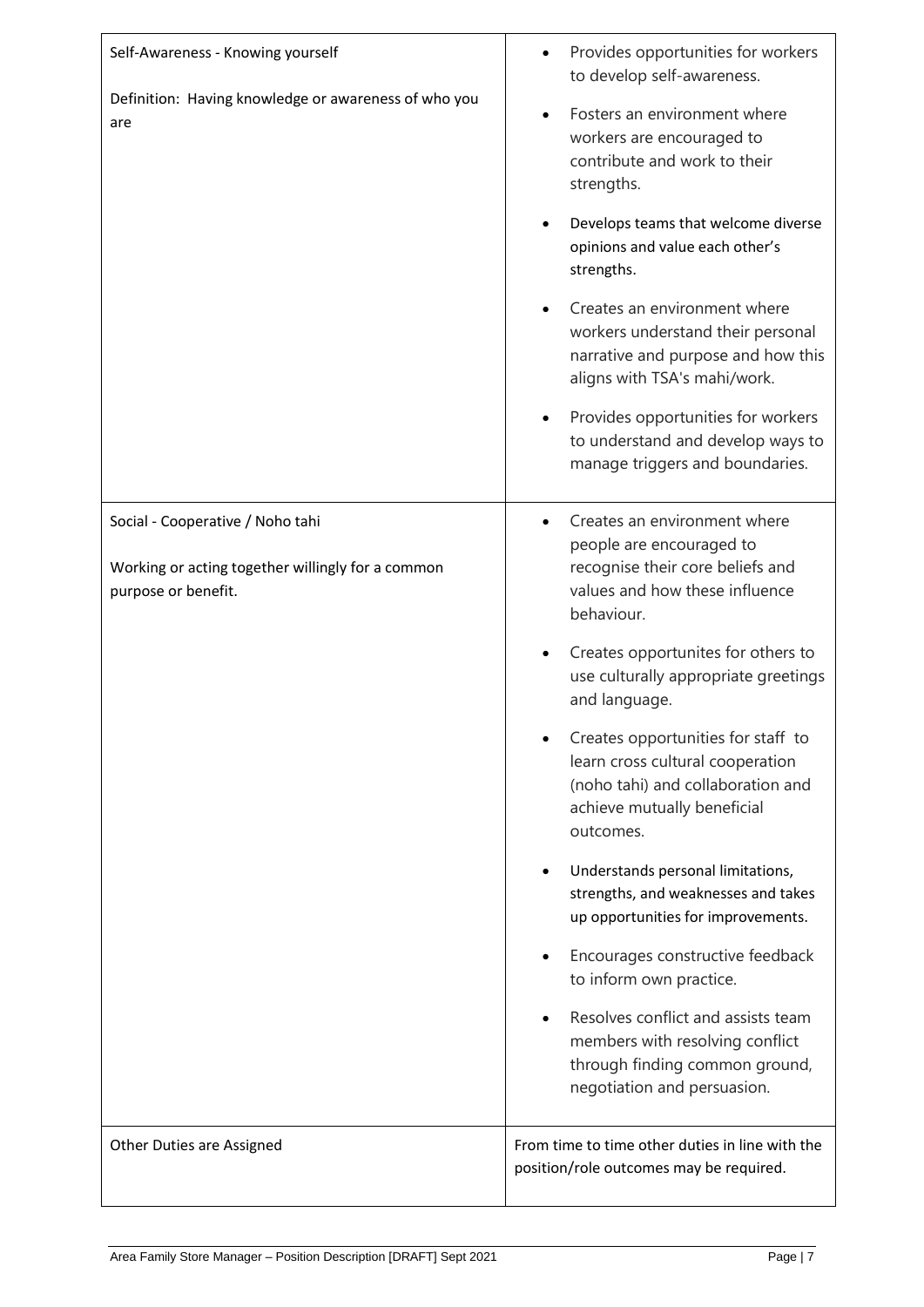| <b>Mission support</b>                                                                                                                                                                                                                                                                                                                                                                                                                                                                              |                                                                                                                                                                                                                                                                                                                                                                                                                                     |
|-----------------------------------------------------------------------------------------------------------------------------------------------------------------------------------------------------------------------------------------------------------------------------------------------------------------------------------------------------------------------------------------------------------------------------------------------------------------------------------------------------|-------------------------------------------------------------------------------------------------------------------------------------------------------------------------------------------------------------------------------------------------------------------------------------------------------------------------------------------------------------------------------------------------------------------------------------|
| Assist in other operational areas and perform<br>other duties as directed<br>Actively maintain positive communication and<br>effective working relationships with other team<br>members<br>Support and assist other members of the team in<br>achieving their goals.<br>Attend planning days, staff meetings, and training<br>as required<br>Communicate process improvements to the<br>manager<br>Provide training to others as required<br>Understand and follow applicable Operational<br>Policy | Attends team meetings and training<br>Feels part of the team<br>Positive attitude toward the mission of<br>the Salvation Army<br>Relationships with other team<br>$\bullet$<br>members are positive and focussed on<br>delivering service<br>Differences are resolved quickly                                                                                                                                                       |
| <b>Compliance</b><br>Ensure family stores are compliant with all<br>legislative obligations and follows policies<br>and procedures set out in HR, Health and<br>Safety (H&S) and Family Store Manuals<br>Ensure that all audit requirements are<br>complied with.                                                                                                                                                                                                                                   | The Family Store Manual is<br>$\bullet$<br>available for all staff and that it is a<br>regular feature in all monthly staff<br>meetings.<br>Staff are aware of H&S<br>requirements and obligations and<br>have access to forms.<br>All family stores have safe working<br>conditions and fit for purpose tools<br>for the task to be performed.<br>internal audits will reflect<br>adherence to policies and audit<br>requirements. |

## **SUMMARY OF REQUIRED FUNCTIONS**

• The Counter function is a key link within a Family Store, which is both customer facing and a key aid to enable efficient service to customers and encourage repeat business. Responsible to and working closely with the Team Leader.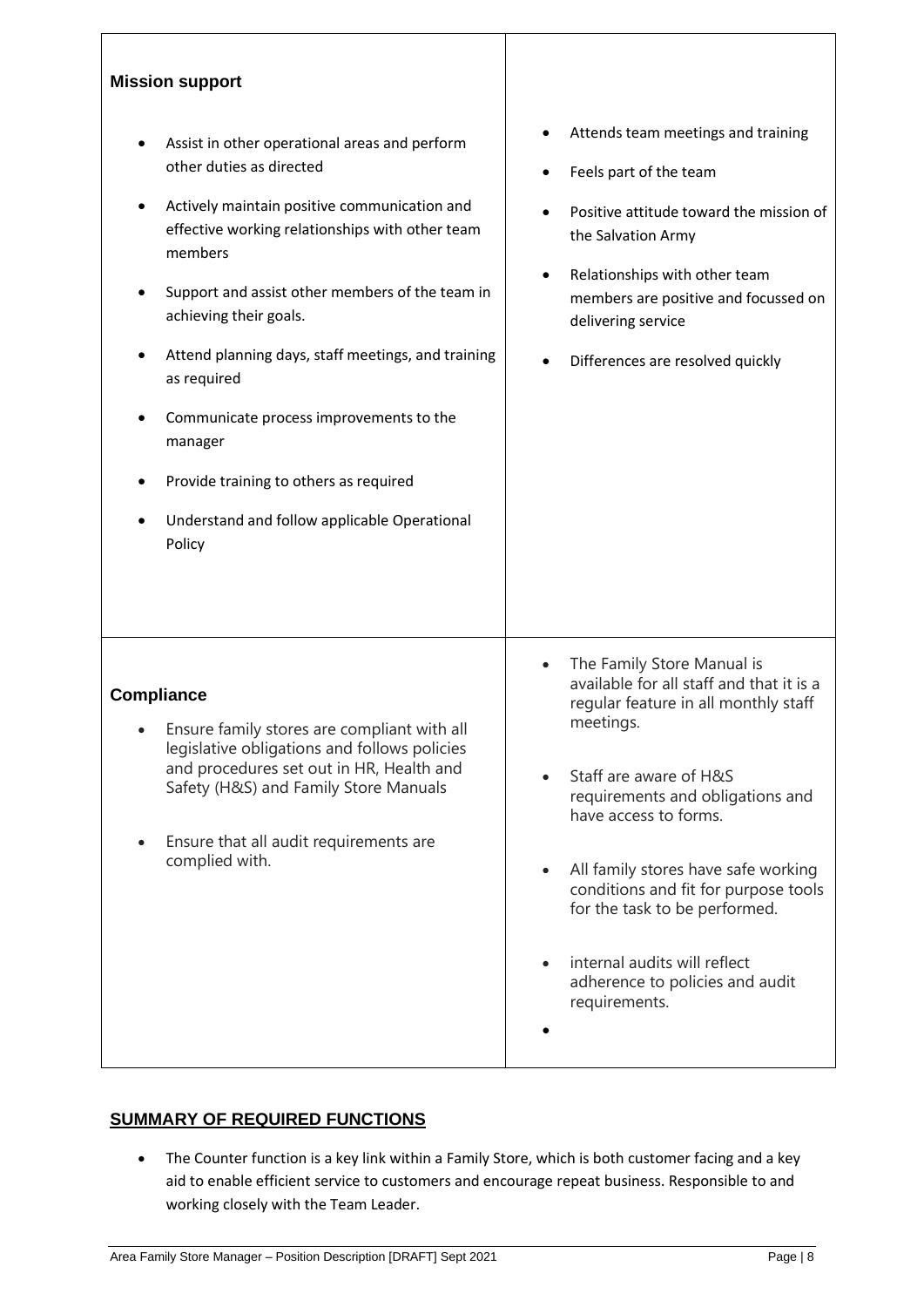- The Merchandising function is a key link within a Family Store, and a key aid to enable efficient service to customers and encourage repeat business. Responsible to and working closely with the Team Leader, the Processing Team and the Front of House Team.
- The processing function is focused on the selection of saleable items from the raw donations and choosing the right price that reflects the value and business model.
- The Meet & Greet function is a key link within a Family Store, which is both donor facing and a key aid to enable efficient processing of donated stock. Responsible to the Team Leader (Processing) and working closely with the Logistics Co-ordinator.

### **DELEGATIONS**

| Financial | Yes - Overseas a combined budget of between \$3 million and \$5 million                 |
|-----------|-----------------------------------------------------------------------------------------|
| Personnel | 5-8 Direct line reports with responsibility for 25+ staff and a number of<br>volunteers |

## **WORKING RELATIONSHIPS**

| <b>Relationship</b>                                       | <b>Function &amp; Responsibilities</b>                                                                                                                                                                                 |
|-----------------------------------------------------------|------------------------------------------------------------------------------------------------------------------------------------------------------------------------------------------------------------------------|
|                                                           |                                                                                                                                                                                                                        |
| National Family Store Manager                             | Working via the Regional Manager.<br>$\bullet$                                                                                                                                                                         |
|                                                           | Pathway to provide feedback through<br>$\bullet$<br>regular national and regional forums<br>and visits.                                                                                                                |
| Regional Family Store Manager                             | Line manager and operational<br>$\bullet$<br>consistency accountability.                                                                                                                                               |
|                                                           | Part of the Regional Managers regional<br>$\bullet$<br>operations senior team. Working<br>collaboratively as a group sharing the<br>lessons and feeding back into the<br>operational recommendations.                  |
| Divisional Leaders (DL) or equivalent                     | N/A                                                                                                                                                                                                                    |
| Divisional Business Administrators or equivalent<br>(DBA) | Connection of business administration<br>$\bullet$<br>processes that require DMB approval<br>and checking what is required and how.                                                                                    |
| Divisional / Regional Support Staff                       | Seek specialist advice to assist in the<br>$\bullet$<br>preparation of reports and proposals.                                                                                                                          |
| Corps Officers (CO)                                       | CO is a member of the AFSLT.                                                                                                                                                                                           |
|                                                           | CO is a key stakeholder and store<br>performance has a direct impact on<br>their key outcomes.                                                                                                                         |
|                                                           | To maintain a good relationship,<br>$\bullet$<br>introducing new workers, facilitating an<br>environment that fosters the ability for<br>the CO to feel welcome with easy<br>access to all workers to provide pastoral |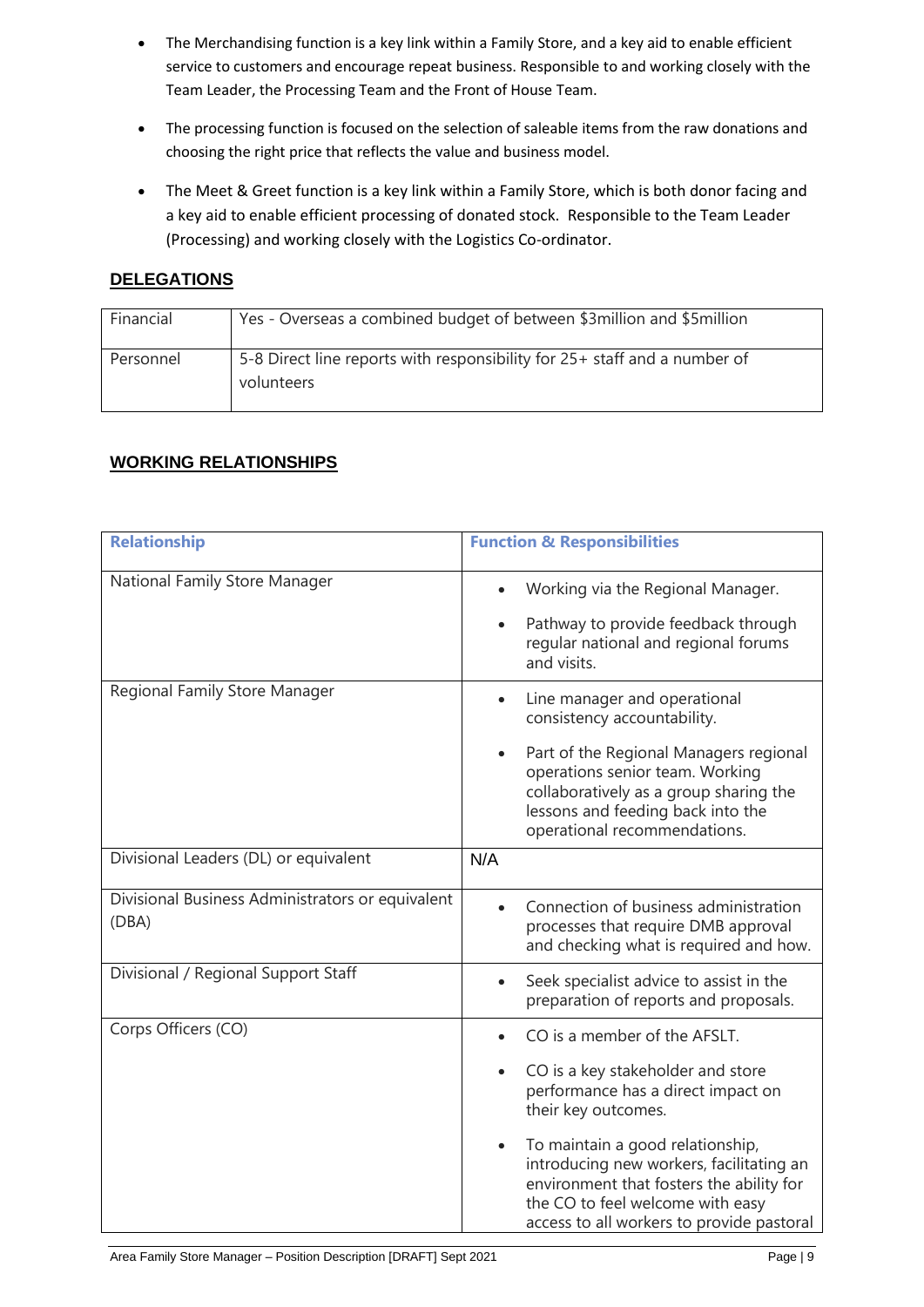|                                                             | care and discipleship.                                                                                                                                                              |
|-------------------------------------------------------------|-------------------------------------------------------------------------------------------------------------------------------------------------------------------------------------|
| Area Family Store Leadership Teams (AFSLT)                  | Directly accountable to.                                                                                                                                                            |
|                                                             | Day-to-day responsibility for the<br>$\bullet$<br>management of the operational<br>requirements as per the national<br>operational requirements and priorities<br>set by the AFSLT. |
|                                                             | Monthly written report and<br>$\bullet$<br>presentation to the AFSLT.                                                                                                               |
| Divisional Management Board (DMB)                           | On request may be required to speak to<br>proposals.                                                                                                                                |
|                                                             | On request may be required to provide<br>$\bullet$<br>updates on progress against identified<br>risks of divisional concern of individual<br>stores in their area.                  |
| Family Store Quality Improvement Working<br>Party (FS QIWP) | N/A                                                                                                                                                                                 |
| Human Resource Team                                         | Contact and following any advice if<br>$\bullet$<br>directed by the Regional Manager or<br>divisional support staff.                                                                |
| <b>Territorial Support Staff</b>                            | N/A                                                                                                                                                                                 |